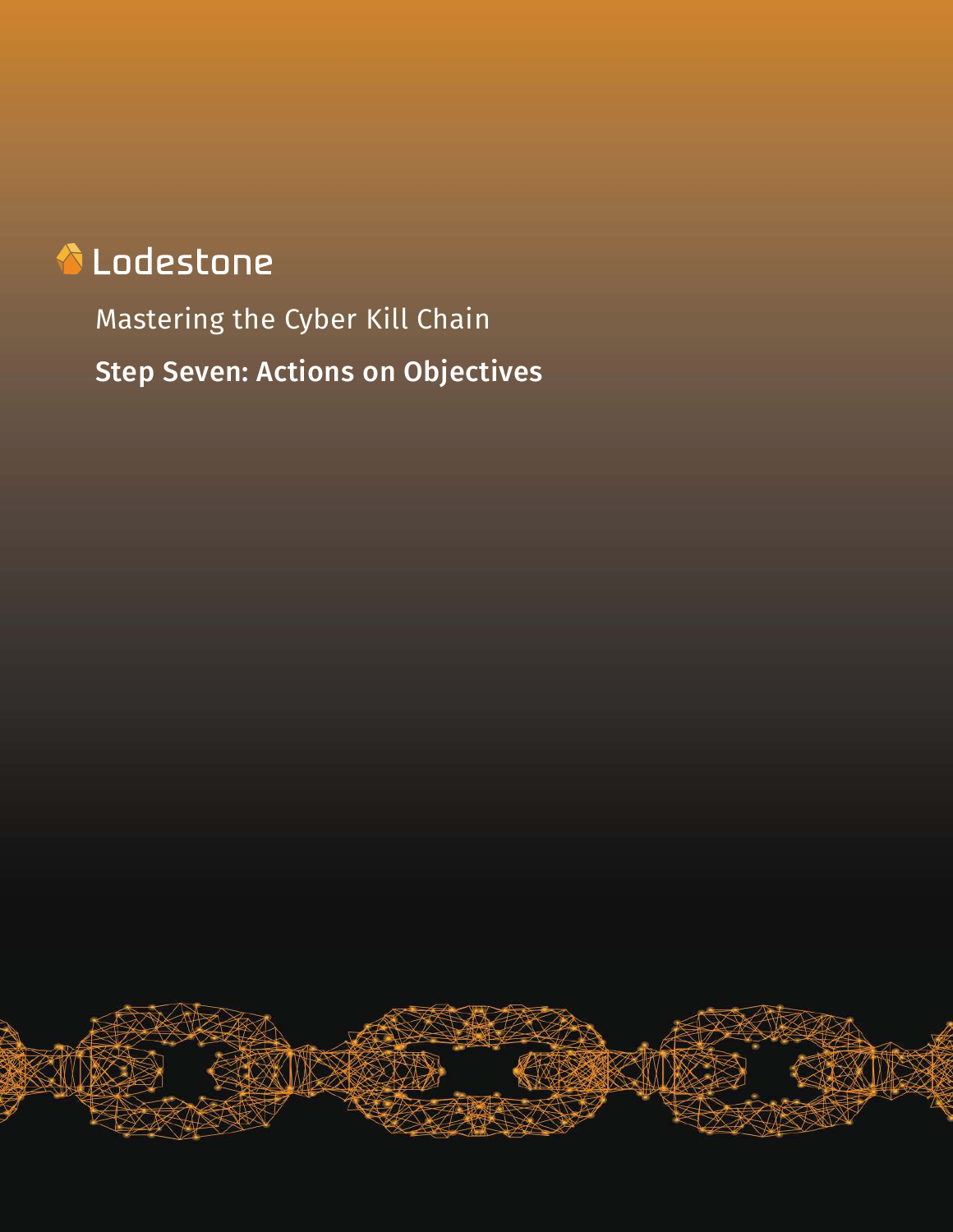

# **STEP SEVEN: ACTIONS ON OBJECTIVES**

Let's face it – we're spending most of our lives living in a hacker's paradise. Over the past decades, the world's technological advancement has exploded. We are more connected than ever, with conveniences and ways of life that our ancestors never could have dreamt of. However, we have not escaped the growing pains: rapid technological advancements have forged the way forward, but security often struggles to catch up. Even savvy organizations scramble to close gaps within their environments' armor, while a threat actor may only need to successfully exploit one to achieve their final objectives.

Actions on Objectives is the final phase in Lockheed Martin's Cyber Kill Chain®, a framework that outlines the common steps attackers take during a security event or incident. This vicious cycle begins with Reconnaissance, Weaponization, and Delivery, when information about potential victims is collected and transformed into tools that attempt to exploit weaknesses in vulnerable environments. Depending on the success of that Exploitation, threat actors may be able to perform Installation and Command and Control (C2) setup to expand their influence and maintain their hold on a victim's environment.

Once a threat actor has a strong grasp on all or a portion of a system or environment, the time has come to reap the rewards of their unsavory efforts. This is represented by the final stage of the Cyber Kill Chain®: accomplishing the goal of their mission. This can vary tremendously based on the individual or group behind the cyberattack; threat actors may have myriad motivations, from financial gain to political motivation to a simple desire to sow discord. As a result, their ultimate aim may be to collect and exfiltrate valuable data, collect user credentials, or destroy a network altogether.

# **ACTING UP**

The final step in the Cyber Kill Chain® is where a threat actor's motivations are most likely to become known. With a firm foothold established in the victim's environment, the threat actor has the relative freedom to do as they wish using the access and tools they have gained. In the case of spyware, this may be as simple as ongoing reconnaissance within an environment, capturing keystrokes and gathering more intelligence and sensitive information from behind the scenes. In other scenarios, a threat actor may seek to modify or corrupt data without the victim's knowledge to sabotage their business.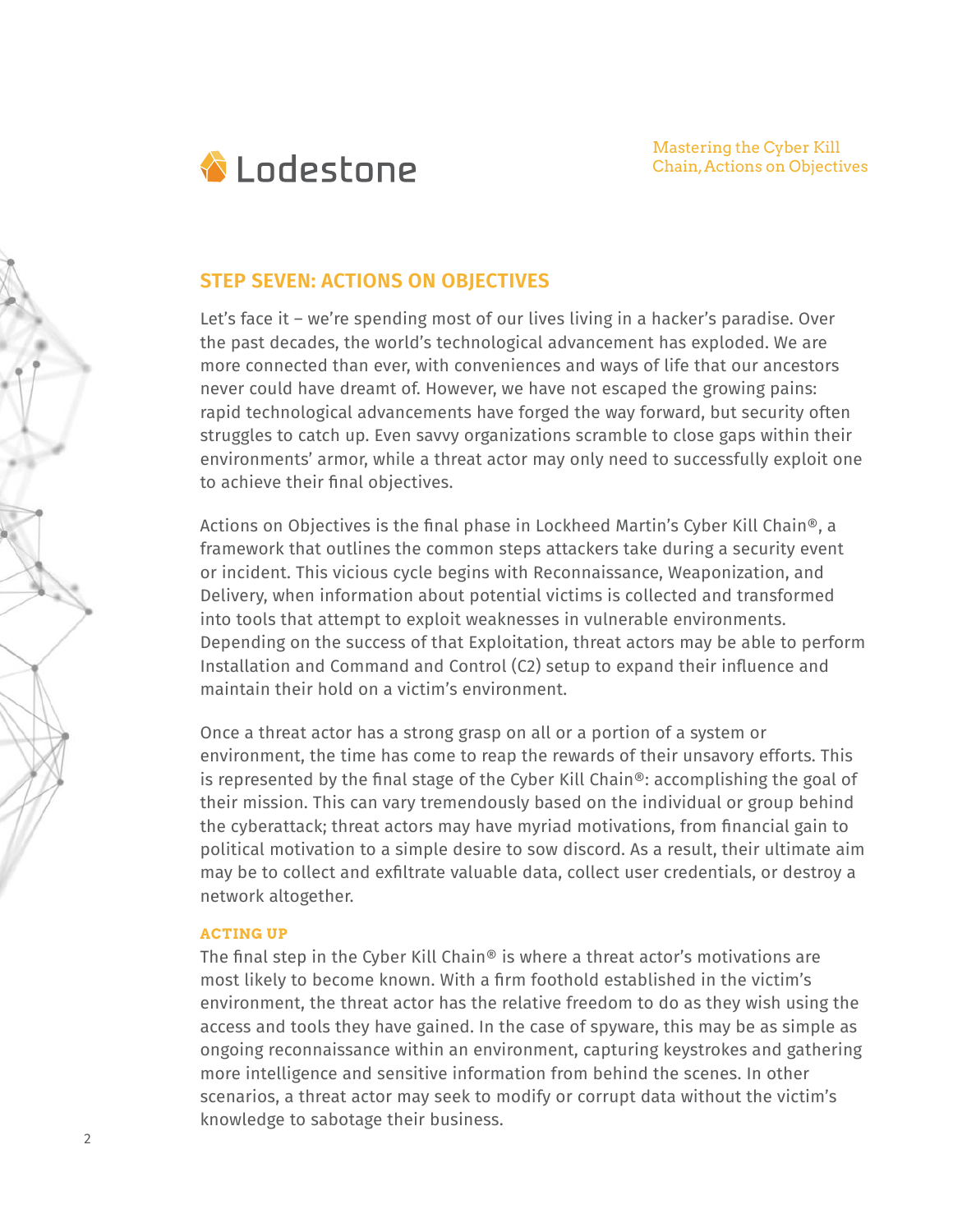

Each entry in this series, Mastering the Kill Chain, has explored the effect of a different step in the Cyber Kill Chain® on three hypothetical businesses of various sizes: The Second Breakfast, a small restaurant with a few systems; Fhloston Paradise, a medium-sized resort group catering to the rich and famous; and Cash Williams, a massive online retail giant that sells outdoor equipment.

The Second Breakfast is a tiny local eatery with a handful of systems and little to no resources for security. In the mind of the business' owner, they aren't a target because they don't have much of value to those big-time hackers that turn up in the news. However, a threat actor scanning the Internet identified one of their unpatched, public-facing computers and exploited it to install malware for a botnet. It was spread to the other systems on the Second Breakfast's network and launched, forcing them all to help additional compromised systems from other victims launch denial-of-service (DoS) and other attacks at the threat actor's command.

The medium-sized example, Fhloston Paradise, is a chain of luxurious health retreats and resorts with wealthy and famous clientele. Its management knows the value of the additional measure it takes to protect the confidentiality of its customers, and Fhloston Paradise's small Information Technology (IT) has tirelessly combed through the network for any potential gaps. Unfortunately, they missed on – a scripting error on the business' website. A threat actor was able to exploit this vulnerability to enter the environment, gather and steal critical data, and launch a ransomware attach that encrypted key Fhloston Paradise systems and effectively put their business at a standstill. Now, the threat actor is reaching out to the organization with ransom demands.

Finally, fictional online retail giant Cash Williams has a complex infrastructure and dedicated IT team to help manage it. However, recent media coverage about the company's success has attracted the attention of many threat actors. Monitoring and other good security practices warded off several of these attempts, but one threat actor was able to impersonate a member of the IT team and trick a legitimate employee into installing custom malware into the environment. After establishing persistence via a Remote Desktop Protocol (RDP) connection, the threat actor is poised to perform any number of malicious actions within a target-rich environment.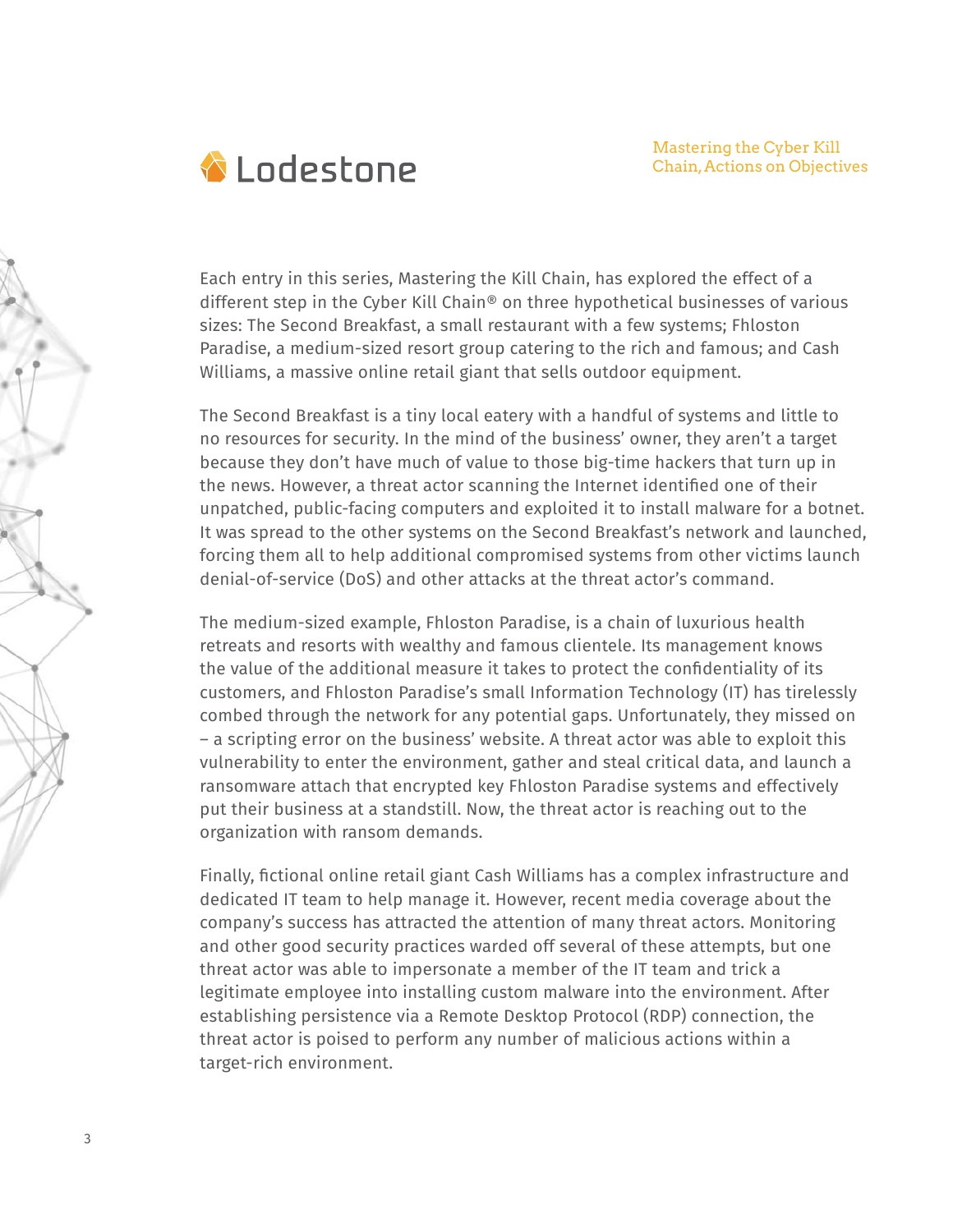

#### **BURNING SECOND BREAKFAST**

A critical consideration for small businesses like The Second Breakfast is that their size does not render them exempt from cyberattacks and security concerns. Many threat actors, especially novice hackers, are willing to take what they can get, even if this means compromising an environment with only a few systems. There is still value to be gained from exploiting small businesses, including the ability to incorporate their resources into larger-scale attacks, or redirect them into malicious activities such as mining cryptocurrency without the owner's knowledge.

In this example, a threat actor has established a foothold in The Second Breakfast's environment by hiding malware files in system directories and using scheduled tasks to re-establish malicious connections. In addition, a channel has been set up between the environment and the threat actor's Command and Control (C2) server, enabling them to issue commands even when they aren't directly logged in to The Second Breakfast's environment. Now, the threat actor is able to force The Second Breakfast's systems to join their botnet and redirect their resources towards attacking others. Not only can this cause problems using the systems for their intended purposes, but it can also implicate The Second Breakfast in malicious activity they knew nothing about if the victim of a DoS attack traces the systems involved back to their Internet Protocol (IP) addresses.

#### **TROUBLE IN FHLOSTON PARADISE**

4

The fictional Fhloston Paradise has found its success in its discretion. The rich and famous flock to their handful of resort locations, which also offer "holistic healing" services. As a result, the business has a large database that stores sensitive information such as credit card information, Personally Identifiable Information (PII), and even some data that is covered under the Health Insurance Portability and Accountability Act (HIPAA). Despite the small IT team they enlisted to monitor their environment, a threat actor identified a vulnerability in their website and has exploited it to access Fhloston Paradise customer information.

While the main focus of this threat actor, who is a member of a ransomware group, is to encrypt as many systems as possible in an attempt to effectively lock Fhloston Paradise out of its own network, they were also aware of the business' reputation. As a result, once the threat actor had established themselves within the environment, they took time to identify, package (i.e., compress), and exfiltrate as much seemingly valuable data as possible. After exfiltrating the data, they ran the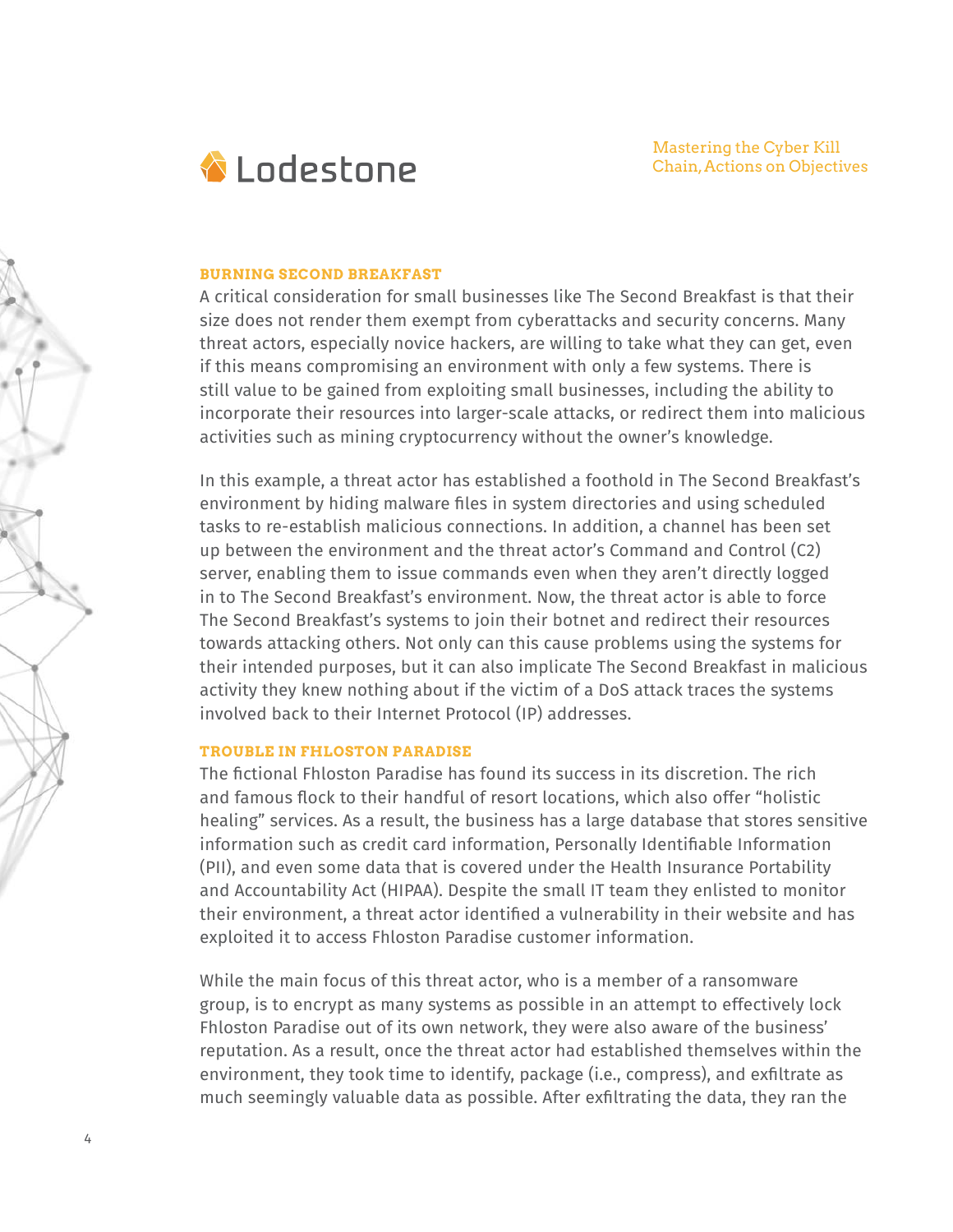

ransomware. As a result, the ransomware group can reach out to Fhloston Paradise with two sources of ransom demands: payment to receive the decryption keys for the systems, and payment to prevent the ransomware group from releasing Fhloston Paradise's sensitive customer information to the public.

### **CASH (WILLIAMS) AND GRAB**

Security at large companies can be a double-edged sword; these businesses often have the resources to dedicate to monitoring tools and internal IT teams, but also have complex environments that make it difficult to maintain visibility. In the example of Cash Williams, the company has implemented some protections and employs a reasonably sized IT team. However, due to the number of employees and locations, many employees aren't familiar with one another, especially when it comes to new hires. As a result, a threat actor impersonating a new member of the IT team was able to call a legitimate Cash Williams employee and convince them to download custom malware and execute it on their work computer. From there, the malware automatically spread to numerous systems within the environment and established web shell connections to external C2 servers.

In this scenario, the Actions on Objectives step could take a number of different forms, depending on the threat actor involved. By establishing a strong foothold in the environment, any number of malicious activities could be performed. A financially motivated threat actor may attempt to manipulate routing numbers in financial transactions so that payments to a third-party provider of Cash Williams are sent to a bank account they control instead. A threat actor with a political motive may attempt to locate controversial information or release emails of highranking individuals at the company. Others may simply be looking to create chaos, and destroy backups, wipe systems, and attempt to bring the business' operations to a standstill.

# **RESISTANCE IS NOT FUTILE**

As the final step of the Cyber Kill Chain®, the implications of a threat actor reaching the Actions on Objectives step are dire: they have succeeded with their cyberattack and need only to reap the rewards. Companies, however, still have a chance to fight back through efforts to detect and block threat actor activity as quickly as possible. As Lockheed Martin states, "the longer an adversary has [Actions on Objectives] access, the greater the impact. Depending on when a company is able to intervene, the effects of the cyberattack can be mitigated. This may include recognizing ransomware-related activity and mitigating its effects in time to prevent any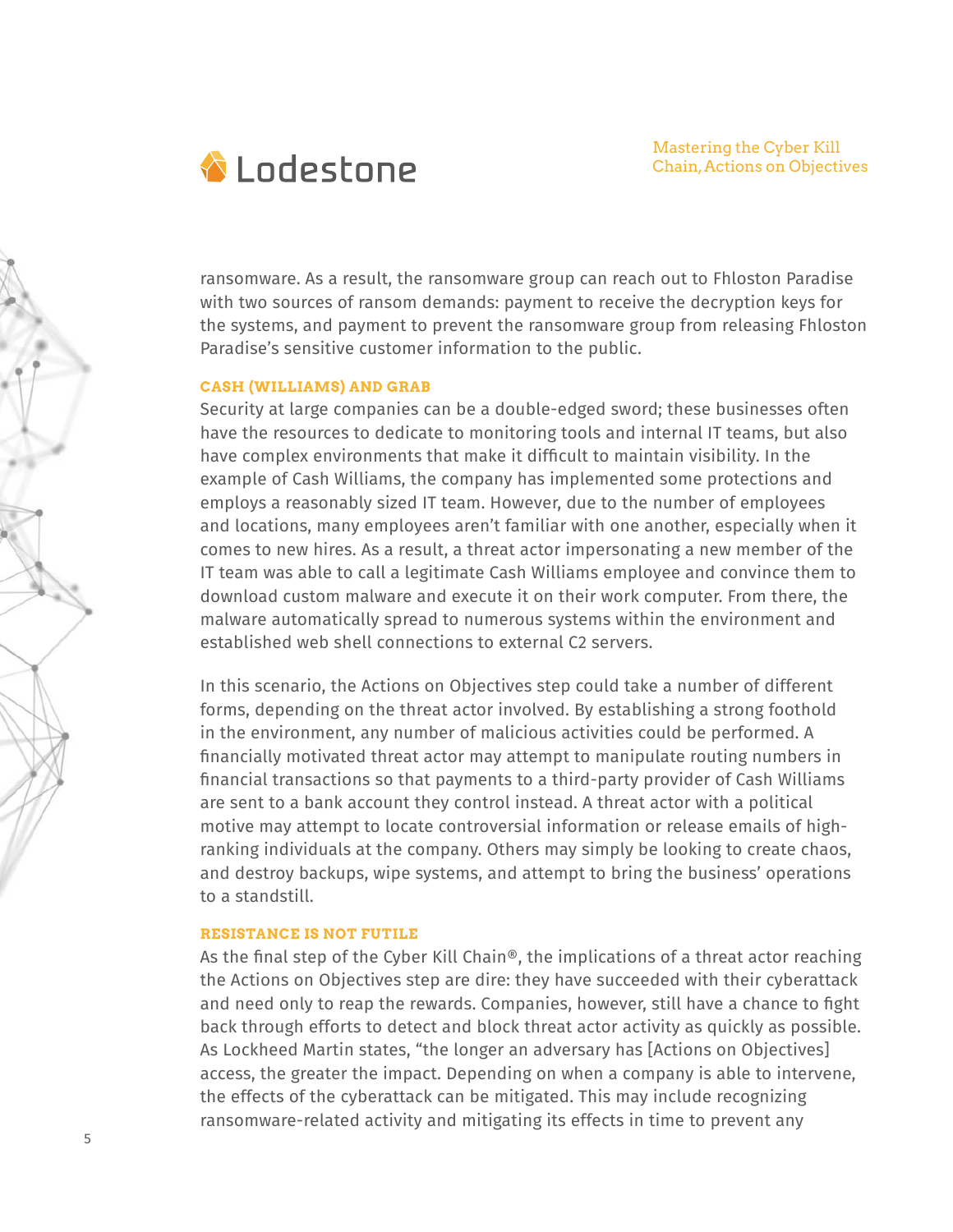

encryption from actually occurring, isolating systems that have been compromised from the rest of the network, or terminating suspicious external communications, such as those from C2 channels, to interrupt threat actor activity.

The Managing Director of Lodestone Europe, Adam Harrison has overseen hundreds of incident response cases and supported organizations across the globe in almost every sector in their efforts to prevent and respond to cyberattacks. He states that even if a cyberattack has succeeded, detecting and responding to as much of the malicious activity as quickly as possible can still make a difference for a company. "When [an incident is] in that phase, or after that phase, they key is acting with haste – you don't want to rush things, but at the same time … [the threat actor] may be one action from exfiltrating data or dropping ransomware." Based on Harrison's experience, current trends in digital forensics and incident response (DFIR) indicate that ransomware is what a majority of organizations experiencing a cyberattack are likely to encounter. While the Actions on Objectives step can happen quickly, there might also be a lull as threat actors position themselves within the environment to best carry out their end goals; this provides victims with the opportunity to strike back and minimize the damage a threat actor is able to do to an environment.

Harrison recommends that companies that suspect a cyberattack against their environment has succeeded execute their incident response plans (IRPs) immediately and make use of endpoint detection and response (EDR). IRPs, which would ideally be created and tested ahead of time, should provide immediate guidance to personnel on mitigation activities like identifying and resetting compromised credentials and attempting to locate and remove any backdoors into the company's network. In addition, seeking the help of an experienced third party, such as Lodestone, can make a tremendous difference. "For most people, finding a malicious actor in their environment could be a first-in-a-career type of event," Harrison states. "Leaning into it and getting expert assistance is going to be valuable."

DFIR organizations are experienced in assisting organizations experiencing confirmed or suspected cyberattacks day in and day out. "Incident response is often a second job for everyone within an organization," Harrison says. "[Third parties] can bolster their capability." When a threat actor has reached the Actions on Objectives step, timing becomes especially critical. Even if the threat actor has already achieved their goals, DFIR groups can still assist organizations with preventing recurrence and answering key questions, such as: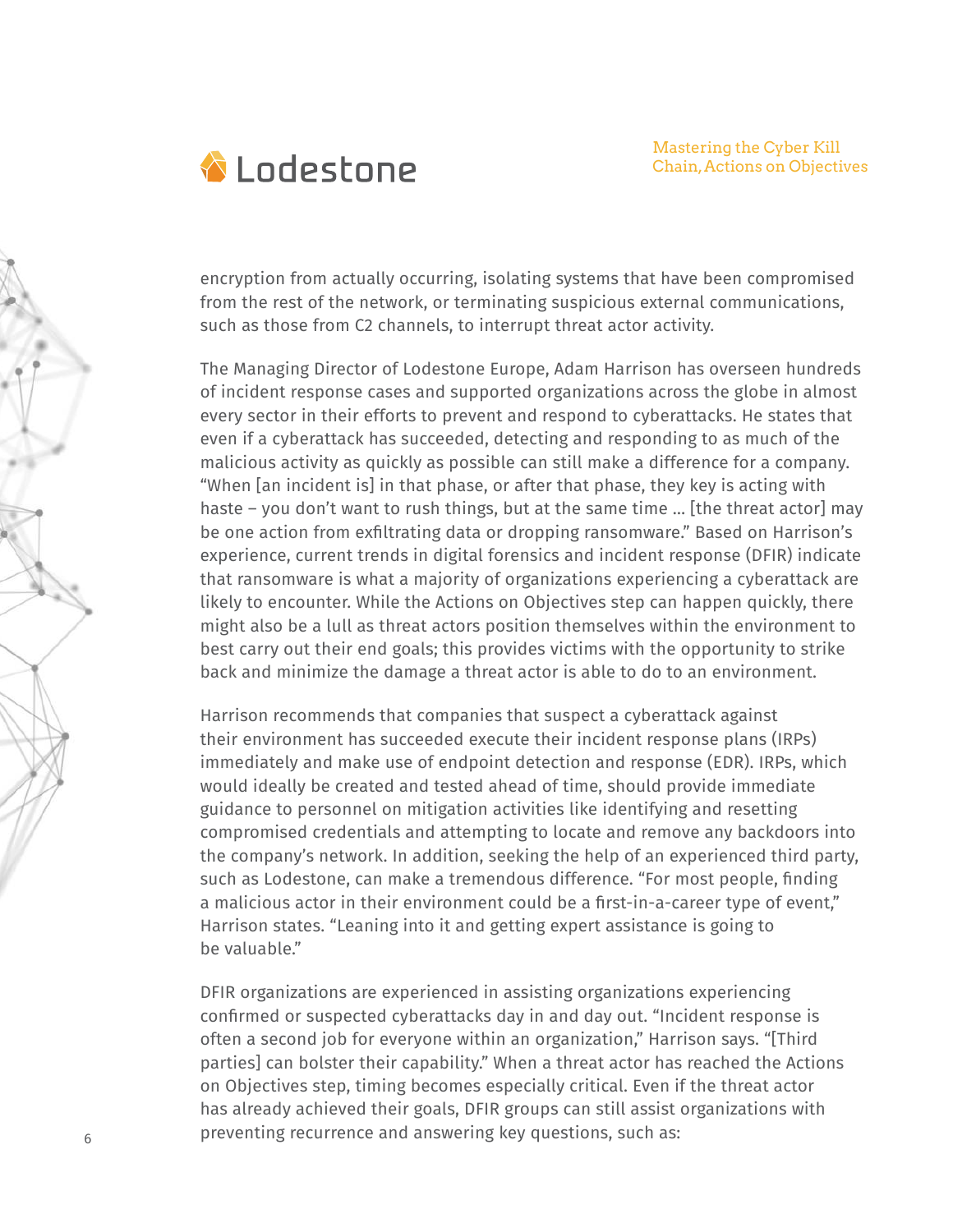

- $\blacktriangleright$  How did the threat actor get to this stage?
- $\triangleright$  What access might the threat actors still have (e.g., C2, malware)?
- $\triangleright$  What was the method of exploitation, and how could it have been detected earlier?
- ▶ What defenses can be built up to prevent recurrence?

The three companies in the hypothetical scenarios described above can provide themselves the best advantages possible by ensuring that they maintain visibility into and an understanding of their environments; this includes implementing what AV and EDR tooling they can afford. As companies scale, support for internal IT teams becomes increasingly critical. While a small company like The Second Breakfast may have to outsource IT, they should understand what their relationship is with the third party and have a plan built around an organized response that reflects how responsibility is divided between both parties. Medium and large companies must work closely with their IT teams to set up sufficient resources, visibility, architecture, and segmentation.

The three hypothetical businesses described previously still have an opportunity to fight back against the threat actors within their environments, even at the last step in the Cyber Kill Chain®. While small companies like The Second Breakfast are likely to have limited incident response capabilities, they have the advantage of being able to gain visibility into their environments more easily. Meanwhile, medium-sized companies like Fhloston Paradise and large companies like Cash Williams can take advantage of their internal capabilities to attempt to isolate malicious activity. All three companies can minimize damage and stop threat actors as quickly as possible by working closely with internal or third-party IT resources and employing DFIR experts to help them respond thoroughly and efficiently.

Actions on Objectives is the seventh and final stage of the Cyber Kill Chain<sup>®</sup> – even if a cyberattack has succeeded, hope isn't lost for companies that fight back against threat actors active within their environments and take steps to minimize damage. For more information on cybersecurity and resources to prevent and respond to breaches, visit https://lodestone.com/contact/.